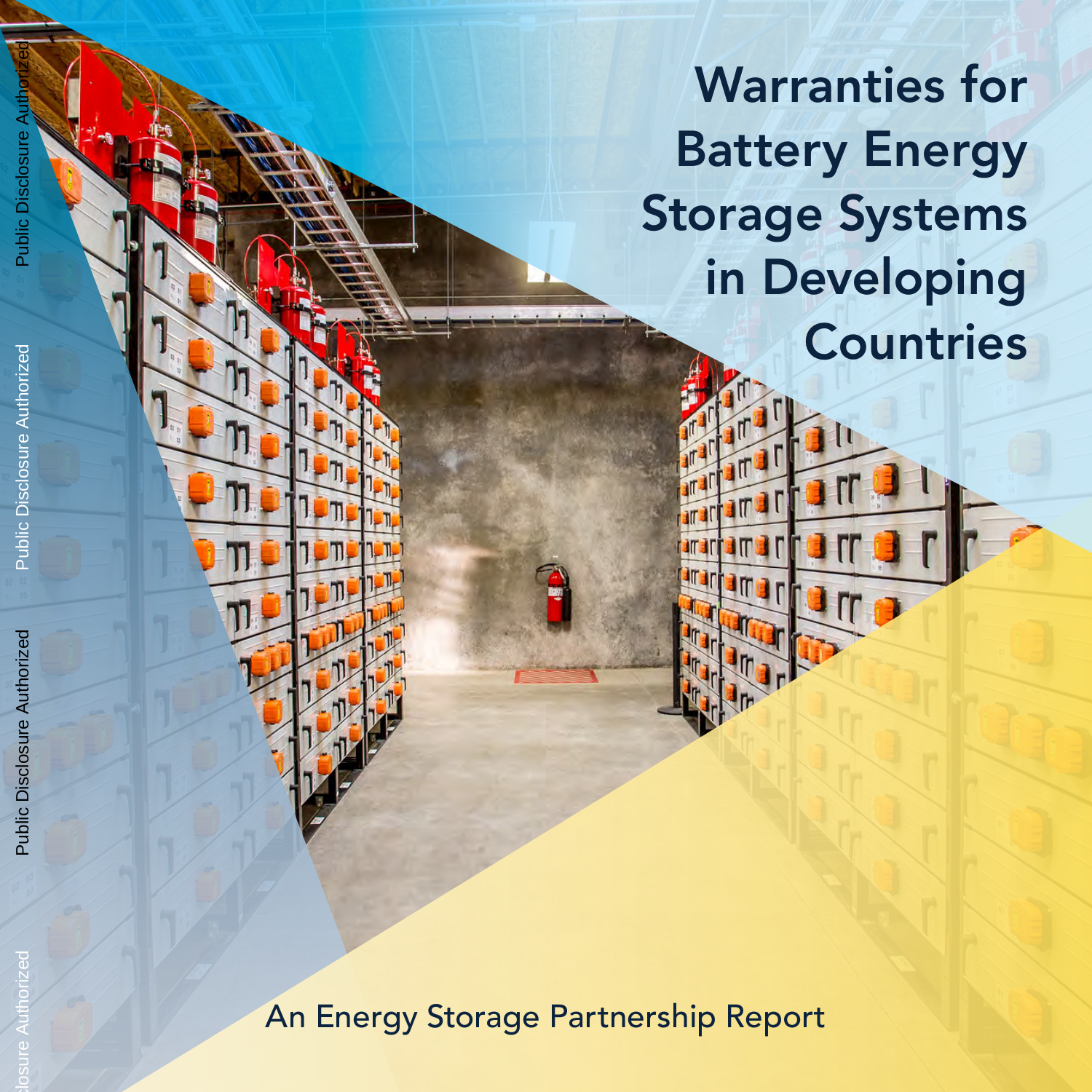This report was written by Sandra Chavez (Consultant, WB), Thomas Jenkin (Consultant, WB), and Fernando De Sisternes (Energy Specialist, WB); with invaluable input from: Adam Tuck (NRC Canada), Norman Jackson (South African Energy Storage Association), Ulrich Bohnert (Munich Re), Manuel Jose Millan (Senior Engineer, WB), and Jiawei Song (Consultant, WB). Special thanks to ESS, Fluence, and Tesla for providing informational interviews; and to all of the Energy Storage Partnership partners who participated in the peer review process.

#### **ABOUT ESMAP**

The [Energy Sector Management Assistance Program \(ESMAP\)](http://www.esmap.org) is a partnership between the World Bank and [18 partners](https://esmap.org/governance) to help low and middle-income countries reduce poverty and boost growth through sustainable energy solutions. ESMAP's analytical and advisory services are fully integrated within the World Bank's country financing and policy dialogue in the energy sector. Through the [World Bank Group \(WBG\)](http://www.worldbank.org/), ESMAP works to accelerate the energy transition required to achieve [Sustainable Development Goal 7 \(SDG7\)](https://sustainabledevelopment.un.org/sdg7) to ensure access to affordable, reliable, sustainable, and modern energy for all. It helps to shape WBG strategies and programs to achieve the [WBG Climate Change Action Plan](https://openknowledge.worldbank.org/handle/10986/24451) targets. Learn more at:<https://esmap.org>

© 2020 August | International Bank for Reconstruction and Development / The World Bank 1818 H Street NW, Washington, DC 20433 Telephone: 202-473-1000; Internet: [www.worldbank.org](http://www.worldbank.org) Some rights reserved.

#### **Rights and Permissions**

The material in this work is subject to copyright. Because the World Bank encourages dissemination of its knowledge, this work may be reproduced, in whole or in part, for noncommercial purposes if full attribution to this work is given. Any queries on rights and licenses, including subsidiary rights, should be addressed to World Bank Publications, World Bank Group, 1818 H Street NW, Washington, DC 20433, USA; fax: +1-202-522-2625; e-mail: [pubrights@worldbank.org](http://pubrights@worldbank.org). Furthermore, the ESMAP Program Manager would appreciate receiving a copy of the publication that uses this publication for its source sent in care of the address above, or to [esmap@worldbank.org](http://esmap@worldbank.org).

All images remain the sole property of their source and may not be used for any purpose without written permission from the source.

**Attribution—**Energy Sector Management Assistance Program (ESMAP). 2020. Warranties for Battery Energy Storage Systems in Developing Countries. Washington, DC: World Bank. Creative Commons Attribution 3.0 IGO license (CC BY 3.0 IGO).

#### **Production Credits**

Editor | The World Bank Production Editor | Heather Austin (World Bank) Designer | Debra Malovany (World Bank) Images | Cover: Salem Smart Power Center includes a large-scale energy storage system. ©Portland General Electric. Creative Commons 2.0 IGO license (CC BY-ND 2.0).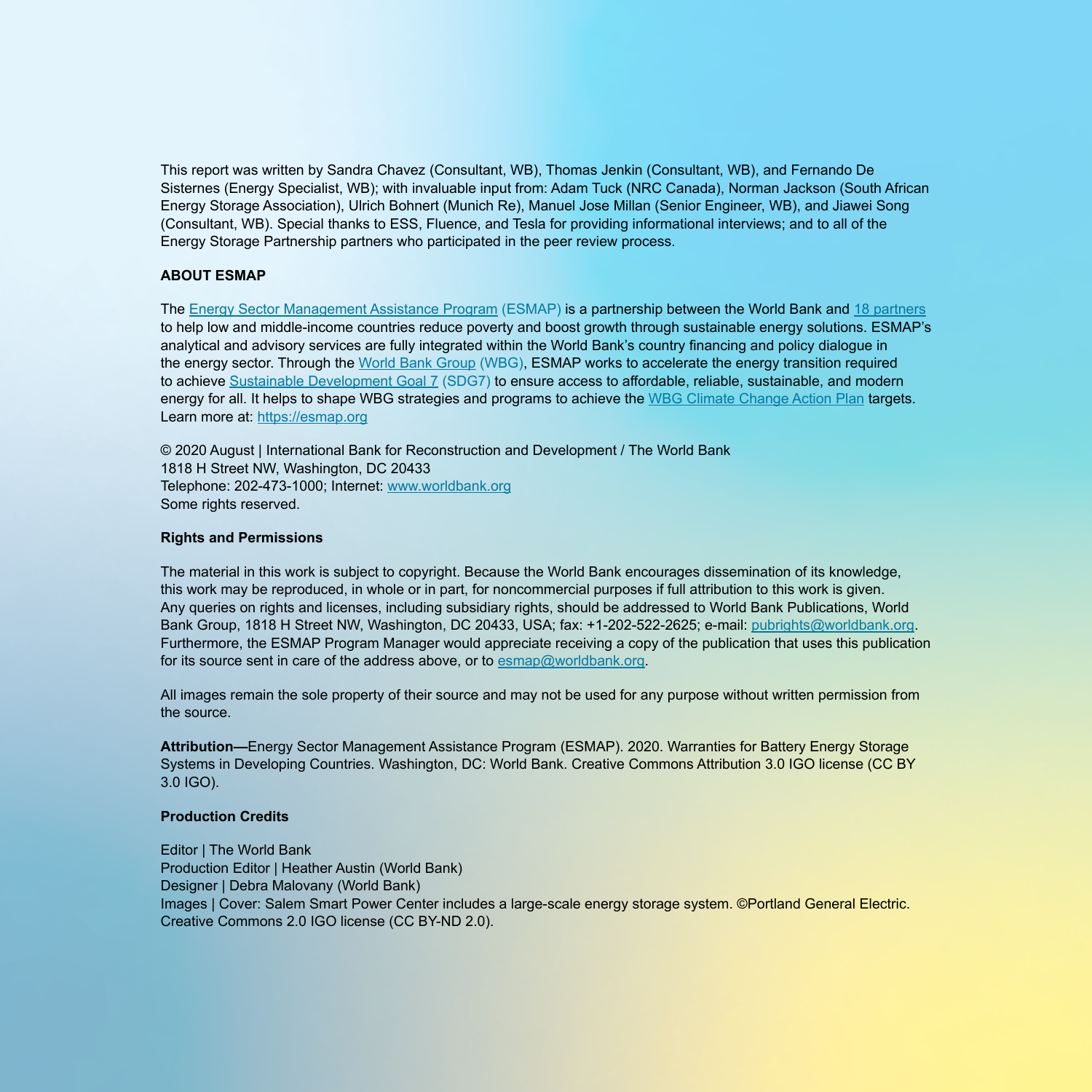# WHY ARE WARRANTIES IMPORTANT FOR BATTERY ENERGY STORAGE SYSTEMS?

III also require frequent operation and maintenance. The current battery market is driven by the electric vehicle industry, which is well aware or require frequent operation and maintenance. The current battery market is d n developing countries, battery storage is becoming a viable way to increase system flexibility and enable more integration of variable renewable energy. Battery energy storage systems (BESS) respond rapidly to control signals, are easy to deploy, and are benefiting from cost reduction trends.

By contrast, most mainstream technologies cannot provide long duration storage, often fail to withstand harsh climatic conditions, of the additional challenges posed by end-of-life management of batteries.

New battery technologies have valuable attributes that are well suited to the needs of developing countries. However, they have a rather short track record in terms of deployment and operation, and this can hamper efforts to reassure buyers and investors that these new technologies will perform reliably over their project life. Conditions found in some developing countries may present extra challenges as energy storage systems need to operate in harsh climate conditions, often in remote locations with limited data access.

Warranties<sup>1</sup> for BESS provide mechanisms for buyers and investors to mitigate the technical and operational risks of battery projects,<sup>2</sup> by transferring the risk of a manufacturing defect or performance issues to the manufacturer or the battery vendor. Warranties are used in the same way for traditional generation technologies, such as solar photovoltaic (PV) and wind.

### WARRANTIES FOR BESS CAN:

**1. Guarantee** certain

manufacturing quality and performance capabilities, subject to specifications in accordance with a predefined application or applications; related contracts may also mitigate risks associated with transportation, construction, and installation

### **2. Reduce the risk**

perceived by investors in BESS projects using new technologies or new manufacturers

Warranties for BESS vary in coverage and duration. For their use in developing countries, key attributes include providing a level playing field for all battery technologies, with clear terms and conditions, taking into account specific conditions such as: high temperatures, poor accessibility in remote locations, limited internet access (and, therefore, limited remote monitoring options), and low availability of a sufficiently skilled local workforce. These conditions all render the underlying need for flexible operation even more acute.

### WHAT DO BESS WARRANTIES COVER?

They typically warrant that the BESS components remain free from defects<sup>3</sup> and performance over the course of the warranty period (up to 15 years for long-term warranties), providing that certain operating conditions, usage patterns, and other warranty conditions are met.

- **• Manufacturing defects:** guarantee the quality of BESS components and that the overall system will meet manufacturers' specifications. In the case of new manufacturers with a short track record, warranties can be backed by insurance companies or other creditworthy entities.
- **• Performance:** guarantee systems ensure minimum performance levels for a predefined application(s), covering against declines in performance and excessive maintenance costs. Available energy capacity (MWh), which specifies up-time and response time, a common performance metric. Other less common performance metrics are: duration (minutes, hours), power (MW), availability (%) and efficiency (%).

For the policy to remain valid, certain environmental, operational, and maintenance<sup>4</sup> conditions must be met. These conditions may include: (i) staying within the operational boundaries defined for the application, and system limits on throughput (MWh/MW), temperature of cell, pack, and/or enclosure, charge/discharge rates**,** depth of discharge (DOD), and state of charge (SOC), among others; and (ii) ensuring that both planned and preventive maintenance are carried out correctly in a timely manner.<sup>5</sup>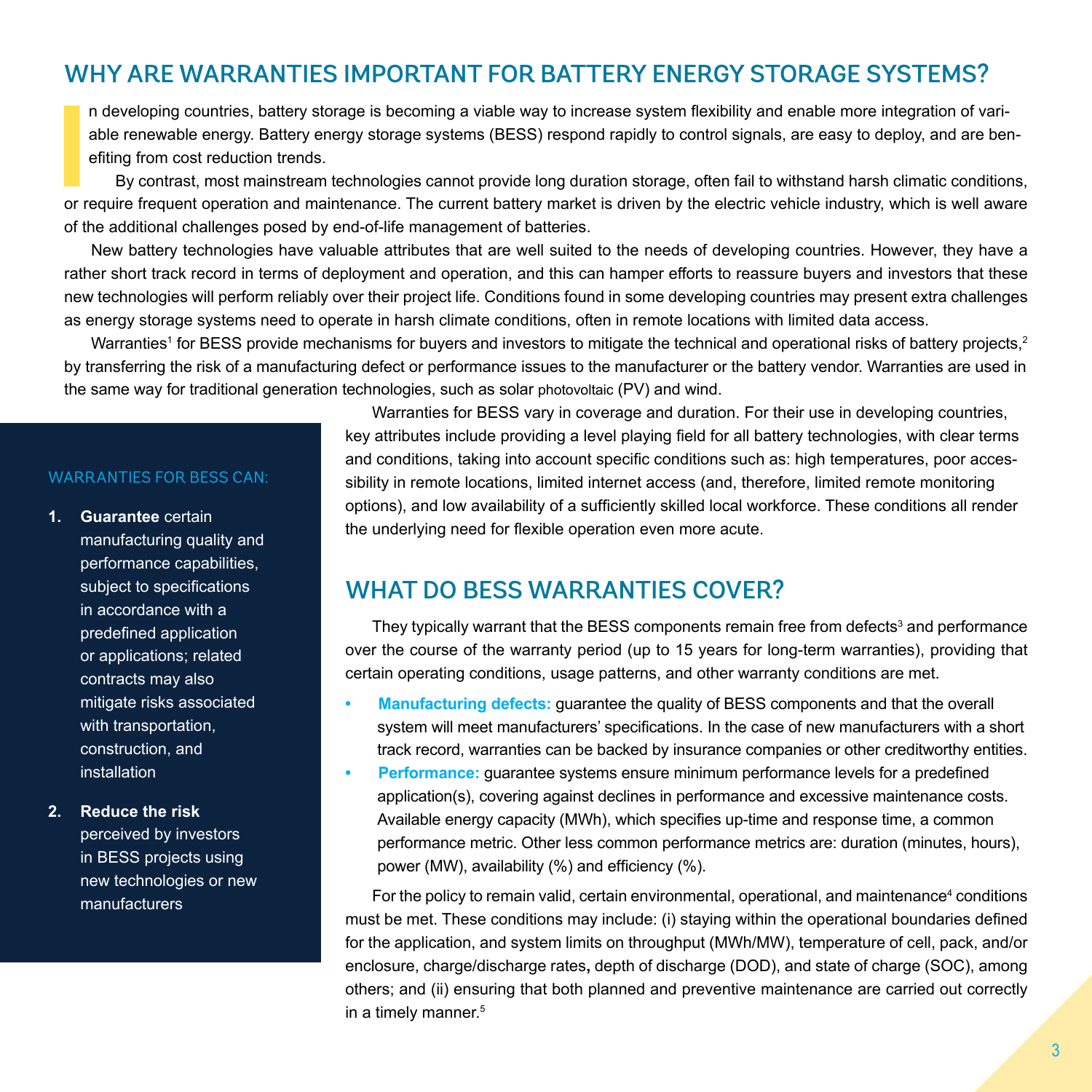Other important considerations that the warranty must clarify are: workmanship warranty requirements, responsibilities for diagnosis, replacement parts, on-site removal of equipment, installation of new hardware, and recommissioning. Warranties for other assets work in the same way: for example, those for solar PV plants guarantee material and workmanship for up to 10 years. The module manufacturers guarantee a certain output for the first year, and then reduce it linearly each year for up to 25 years by a proportion of the nominal output power.

## BESS WARRANTIES IN DEVELOPING COUNTRIES

The conditions found in some developing countries may present extra operational challenges, obliging well-designed warranties to give special consideration to one or more of the following factors:

- **1. High air temperature** (annual average and peaks), including the potential impact of extreme temperatures during outages, causing aggravated deterioration of key chemical processes (degradation). Installations without grid connection may need a backup generator. Consider other local environmental conditions such as humidity, dust, proximity to sea, among others.
- **2. Limited internet access, data transfer** and/or **remote monitoring** can hinder access to sufficient operational data to prove warranty claims. It would need to be verified that data collection6 as necessitated by the warranty will proceed, uninterrupted, despite any adverse local conditions.
- **3. Too few skilled local workers** available for BESS installation, maintenance, and repairs, as errors can influence the performance of the BESS. Workmanship warranty requirements need to be clear and realistic in view of local conditions in developing countries.
- **4. Remote and difficult to access areas** will impact transportation and storage of the BESS, during which certain limits, such as temperature, or SOC, must be maintained. If they are exceeded, the warranty may become void. In developing countries, there might be very few available sites that could offer compliance with those strictures.
- **5. Flexible operation:** BESS may be required to operate differently to the predefined application (when, for example, responding to a change in market rules). The circumstances must be discussed and agreed with the vendor, lest the warranty become void.
- **6. Unreliable grid supply:** Poor power quality can stress the battery storage equipment, leading to damage typically not covered by the warranty (unless proper conditions for surge protection and switching frequencies are negotiated in contracts to guarantee reliability and durability).

## THE STRUCTURE AND COST OF BESS WARRANTIES

A BESS is composed of different components—battery pack, inverter, switch gear, energy management system, software—as shown in Figure 1. Warranties for individual components can vary in coverage and duration. For example, the warranty of some components could be shorter than the expected life of the project life (over 15 years).<sup>7</sup> It would therefore be highly advisable to demand minimum requirements for warranties (such as their duration and other elements) as an integral part of procurement processes for BESS. This would help to appropriately account for overall costs during comparison and evaluation of competing BESS designs or proposals.

A number of constituent warranties can be wrapped within a single "back-to-back" warranty to facilitate management by a single point of contact. This can reduce the perceived risks for buyers and investors.

The turnkey provider, who could be an engineering, procurement, and construction firm (EPC) or an energy storage system integrator, would maintain the manufacturer's warranty and, in so doing, sometimes even offer more comprehensive warranties than those provided by the equipment vendor (Robson and Bonomi 2018).<sup>8</sup> Such a warranty, with a single point of contact, is typically of shorter duration than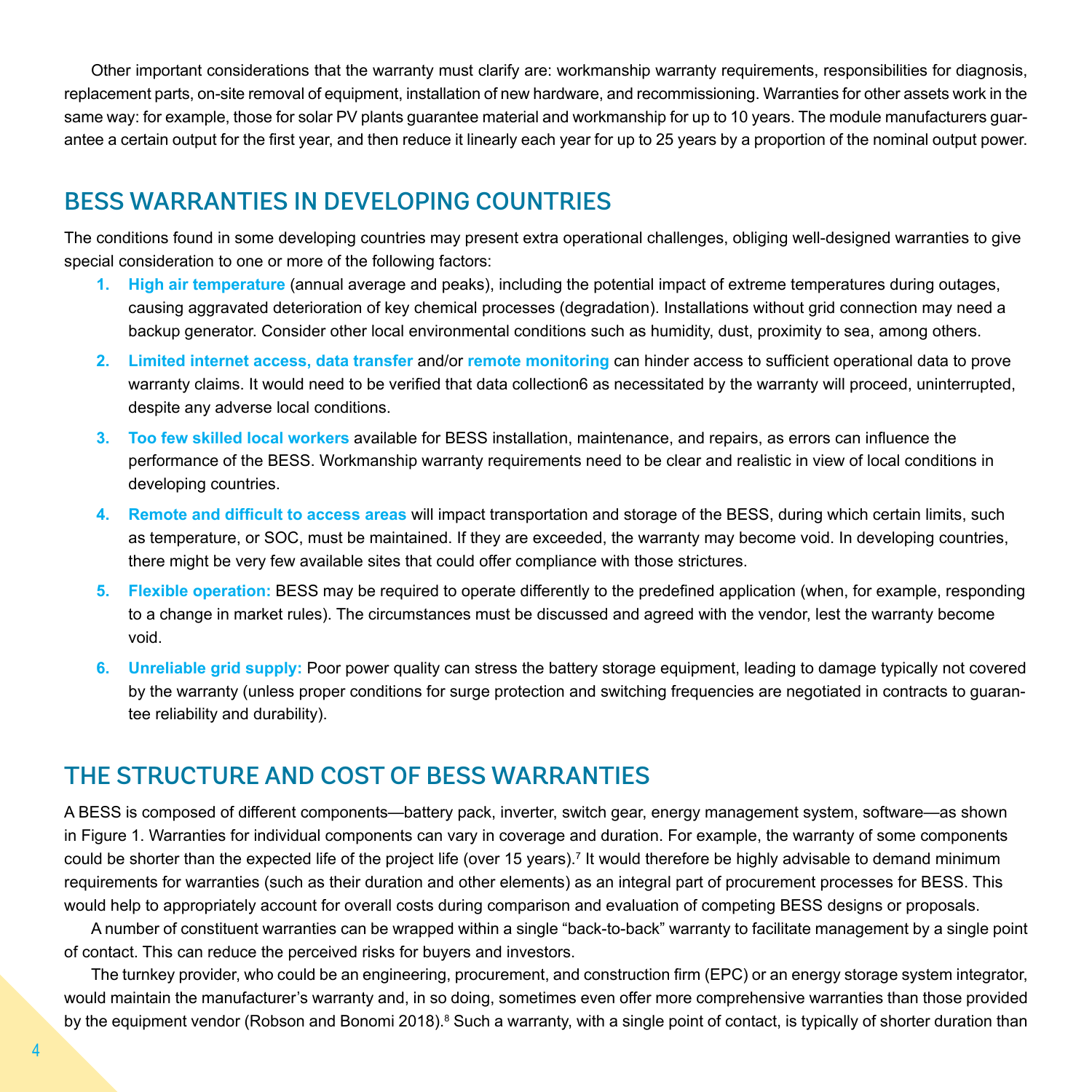### **FIGURE 1: BESS Warranty Aggregation Through a Single Point of Contact**



**Illustrative Battery Energy Storage System**

*Note:* The physical layout is illustrative and would be significantly different, depending on the design of a given battery system. For example, alternative cooling exists such as HVAC systems or liquid cooling for battery packs. Flow batteries could include electrolyte tanks (in place of battery packs) and pumps. *Source:* Figure adapted from various sources, including ACES (2019) and Lazard (2019).

the manufacturer's warranties. This could in time entail warranty gaps and mismatches for the BESS owner. Unfortunately, for newer technologies or smaller systems, these single point warranties might not be available or cost effective.

The cost of the warranty is typically included in the total installed capital expenditures (CAPEX) of the BESS, with the option to extend the coverage period or to add a service contract over the life of the warranty. According to industry estimates, the annual cost of the warranty of a BESS is approximately 0.8% of the equipment cost starting in year 3, and the augmentation<sup>9</sup> cost 2.5% of equipment cost (Lazard 2019).

For projects in developing countries, the costs associated with BESS warranties could be higher. These extra costs could be associated with access to remote locations (roads unsuitable for transporting sensitive battery storage equipment, thus, special trucks or helicopters are needed), limited remote monitoring and troubleshooting, and a lack of local skilled workers or testing equipment (experts able to send samples to test labs for verification).

Other considerations when designing BESS warranties include:

**• Financial strength behind the warranty.** Credit ratings offer a measure of the ability of an organization to meet its financial obligations. For newer manufacturers or technologies with a limited track record, third-party re-insurers can backstop warranties that cover performance and even business continuity risk. For example, Munich Re and the flow battery manufacturer ESS partnered to offer 10-year insurance coverage on specific components of its long-duration energy storage products (Munich Re, 2019).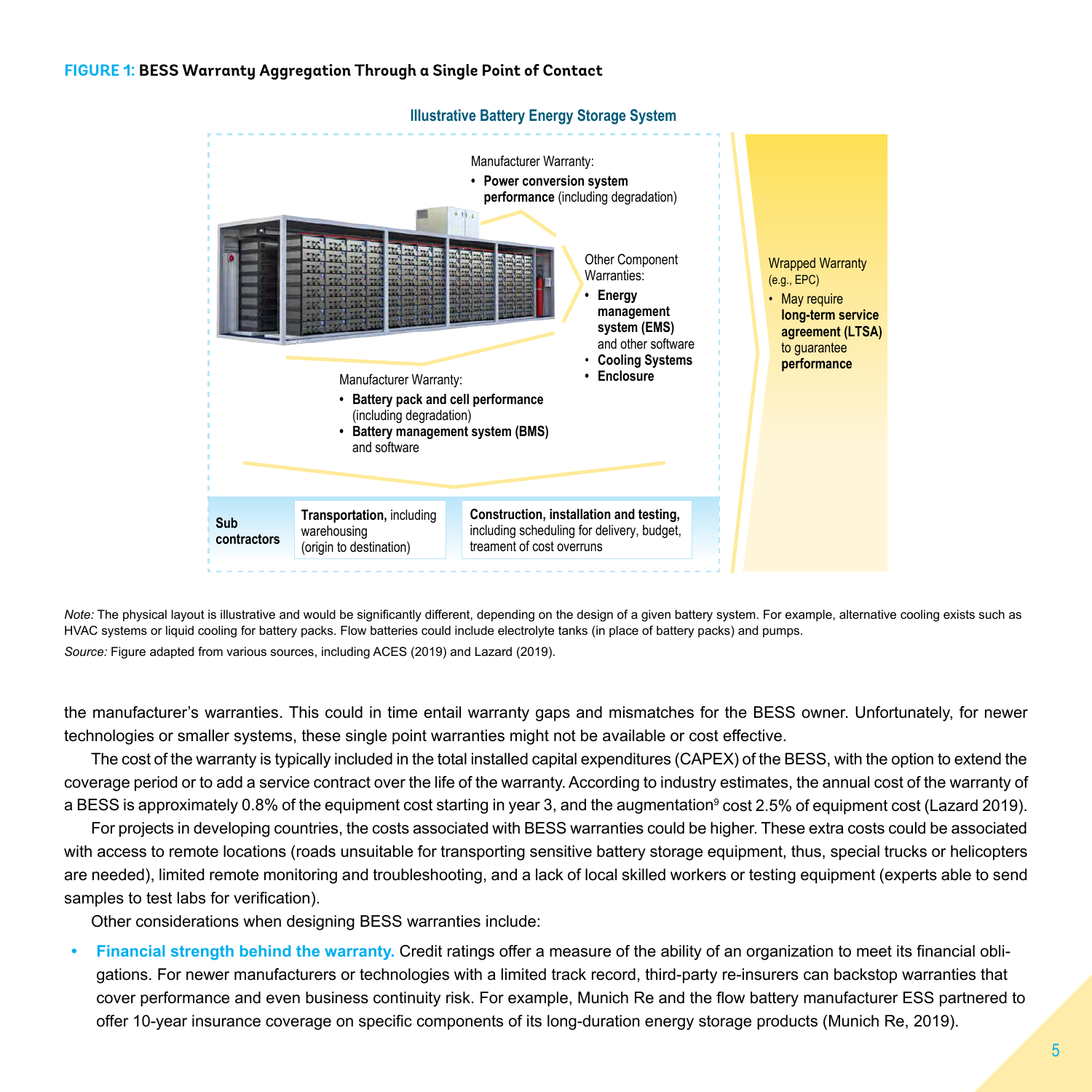**• Balancing affordability against scope and length coverage.** Warranties of longer duration or those that allow for more than one application may be more expensive than those that provide more limited coverage—although this may vary significantly according to technology, chemistry, and application.10 The cost of the warranty, to an extent, can be reined in when the user fully understands the fine details of the allowable operational boundaries of the BESS, and is able to limit warranty coverage to key parameters characteristic of the desired service.

### BATTERY DEGRADATION

BESS degradation refers to the naturally occurring decline of available capacity caused by wear and tear, and irreversible chemical reactions resulting from the normal use of the battery. The rate of degradation may vary significantly by chemistry, environmental conditions and application involving different depths of discharge, and the number of cycles. Battery management systems can take into account some of the physical characteristics of the battery to reduce degradation and maintain adequate performance for longer.

BESS warranties specify the degradation rate provided by the battery manufacturer with reference to key operational parameters such as SOC, ambient temperature, and power ratings. In order to enable a more flexible operation of the BESS that maximizes the value of the asset, some manufacturers offer more flexible warranties that recalculate coverage, instead of voiding the warranty, if the operational limits are exceeded (Figure 2). Flexible warranties take into account various usage scenarios. This is of crucial relevance to future applications that may arise from regulatory changes or other opportunities.

#### **FIGURE 2: Flexibility of BESS Warranties**

### **SIMPLE WARRANTY Total delivered energy**

- Typically requires tightly integrated system to ensure temperature and other factors are controlled—or
- Use technology that does not degrade (e.g., flow battery)

### **ADAPTIVE PERFORMANCE WARRANTY**

- **Total delivered energy + a few other factors**
- Formula or model used to recalculate degradation every year

### **RESTRICTIVE/USE CONSTRAINED Might be cycles**

• Very specific usage conditions or risk voiding contract

**INCREASING FLEXIBILITY**

Source: Authors.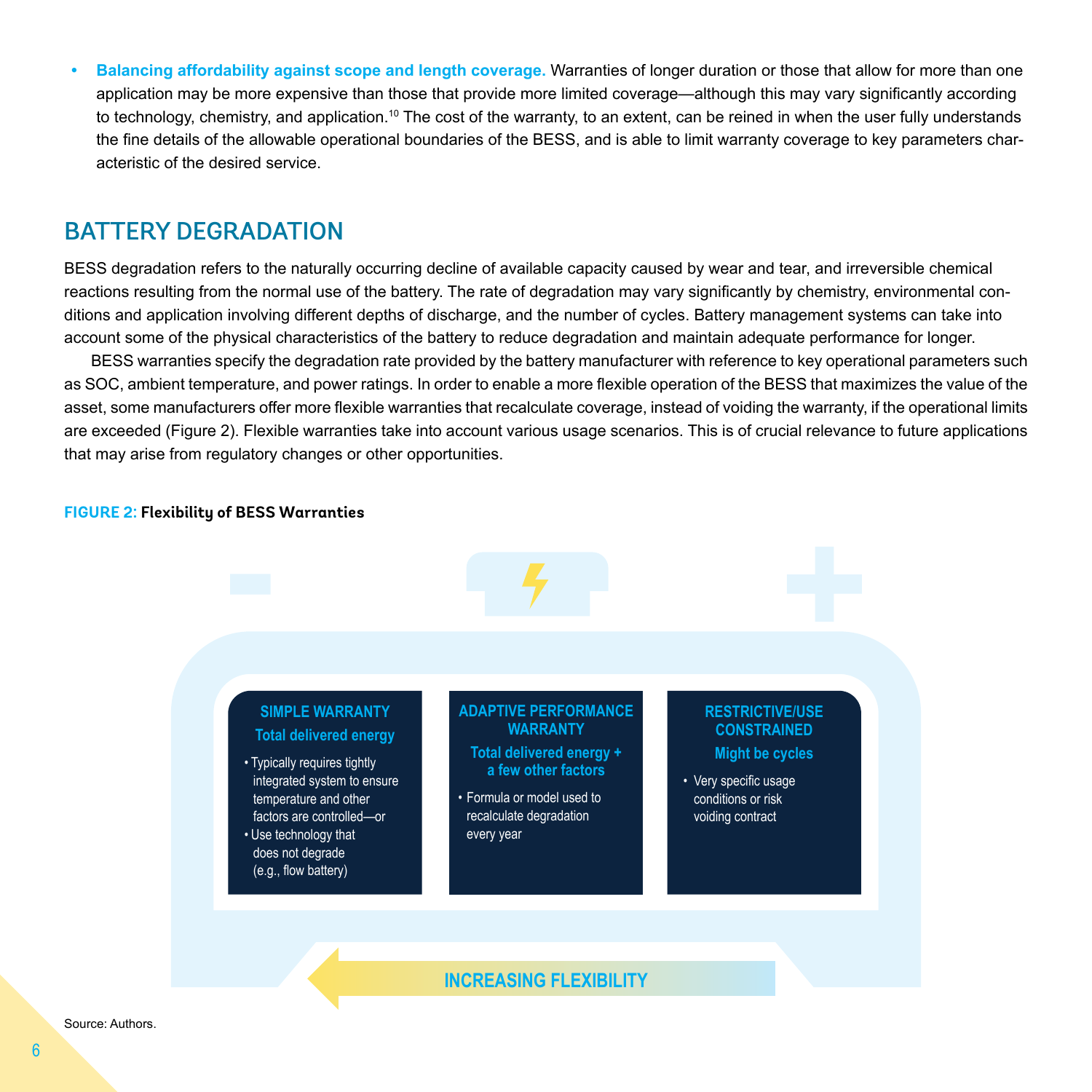Battery chemistries with degradation coefficients that are less dependent on operational factors may be better served by more flexible warranties. This possibility of managing degradation may bring significant economic benefits through avoided cost of degradation or need for augmentation. For example, flow batteries expect no degradation with use and allow for asset lifetimes of 20 years (and 10,000 cycles) or more, when the electrolyte is refreshed, and the stacks are replaced at specific intervals. The relative lower round trip efficiency of flow batteries needs to be considered when selecting viable applications.

For batteries with degradation coefficients that are more dependent on operational factors, the following two strategies can be used to manage degradation: (i) allow for expected degradation, and, perhaps, consider battery replacements in the future (depending on the battery chemistry selected and the intended project life); or (ii) opt for augmentation through a combination of planned additional batteries, or perhaps an oversized original build, to maintain a set minimum level of available energy over the life of the project. The planned addition of batteries seeks to take advantage of future falls in the prices of batteries and has the effect of transferring the degradation risk to the seller.

In developing countries where regular maintenance visits may be impractical, larger initial oversizing may be desirable as opposed to scheduling battery additions throughout the life of the project. When oversizing the system, it is recommended that the battery management system be set up in a way that reduces voltage stress during the initial years of system life (DNV GL, 2019). Augmentation is not always desirable because it may limit the flexibility to adopt alternative battery technology in the future. Furthermore, the initial cost of augmentation may be significant, although this depends markedly on the technology and chemistry.

# CHECKLIST FOR BESS WARRANTIES IN DEVELOPING COUNTRIES

BESS warranty documents need to be easy to understand and clearly state the terms and conditions of the policy. The checklist below presents a non-exhaustive list of elements that need to be clearly stated in the warranty. The World Bank Procurement Document and Energy Storage Integration Council (ESIC) guides<sup>11</sup>, among others, include more details on BESS procurement and warranty design elements.

- **• Power (kW) and energy (kWh),** including any limitations that would cause greater degradation than that formally permitted over the life of the contract.
- **• System round trip efficiency and minimum efficiency** at the specified location where it will be measured.
- **• Warranty lifecycle** and the warranted calendar life of the battery to include: (i) a clear and simple proration formula, for crediting the buyer for unused capacity of equipment replaced or repaired; and (ii) end of life definitions, including calendar age and number of complete charge-discharge cycles (throughput).
- **• Intended application and allowed duty cycle**, such as number of cycles per day, or discharge rate (C-rate); avoid definitions that include broad terms such as typical, or average.
- **• Start of warranty** (such as after delivery, after grid connection, or after proper commissioning) and simple terms and easy warranty extension; and extended performance warranty
- **• Terms and conditions of the warranty,** including operating requirements, procedures that must be followed, and all maintenance requirements. These conditions must be respected for the policy to remain valid, including where and how the appropriate system variables will be measured.
- **• Monitoring performance** and how non-performance is established. This will cover the procedures, distribution of responsibilities, any data collection requirements and handing of data gaps.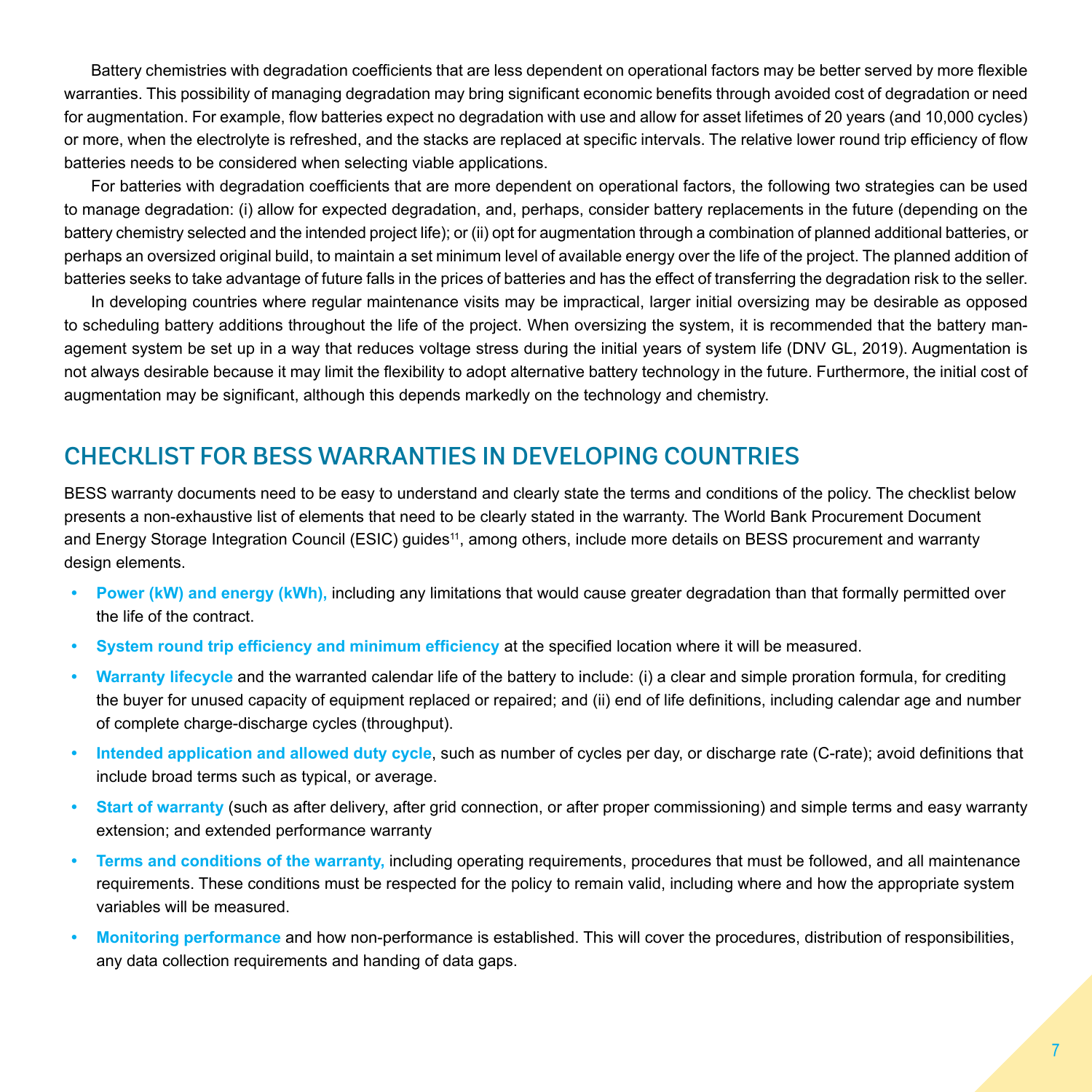- **• Cost of the warranty** and any required or related Long-Term Service Agreement (LTSA) contract. This must specify guaranteed battery replacement costs and the option to secure the guaranteed replacement cost at the time of the initial supply agreement. It must also specify all labor, materials, shipping charges, and other expenses not included in the warranty. Price management clauses can specify acceptable inflation rates or applicable currency exchange rates.
- **• Scope of service** associated with software updates (to respond to changes in regulations, or additional applications) as well as replacement or repair of the equipment.
- **• Clarify responsibility for cyber issues** resulting from any compromise of the battery management system (hacking).
- **• Repair schedule:** estimated time to complete repairs or replacement required to restore the BESS to the warranted performance level.
- **• Compensation** in case of breach of warranty by the user, typically replacement or pro-rated value, or more rarely economic damages.<sup>12</sup>
- **• Serial loss clause** (e.g., recall for recurrent problems).

### FIGURE 3: Comparison of Two Different Technologies with Different Degradation Rates



*Source:* Authors adapted from sources including ACES Energy Storage Best Practice Guide (2019).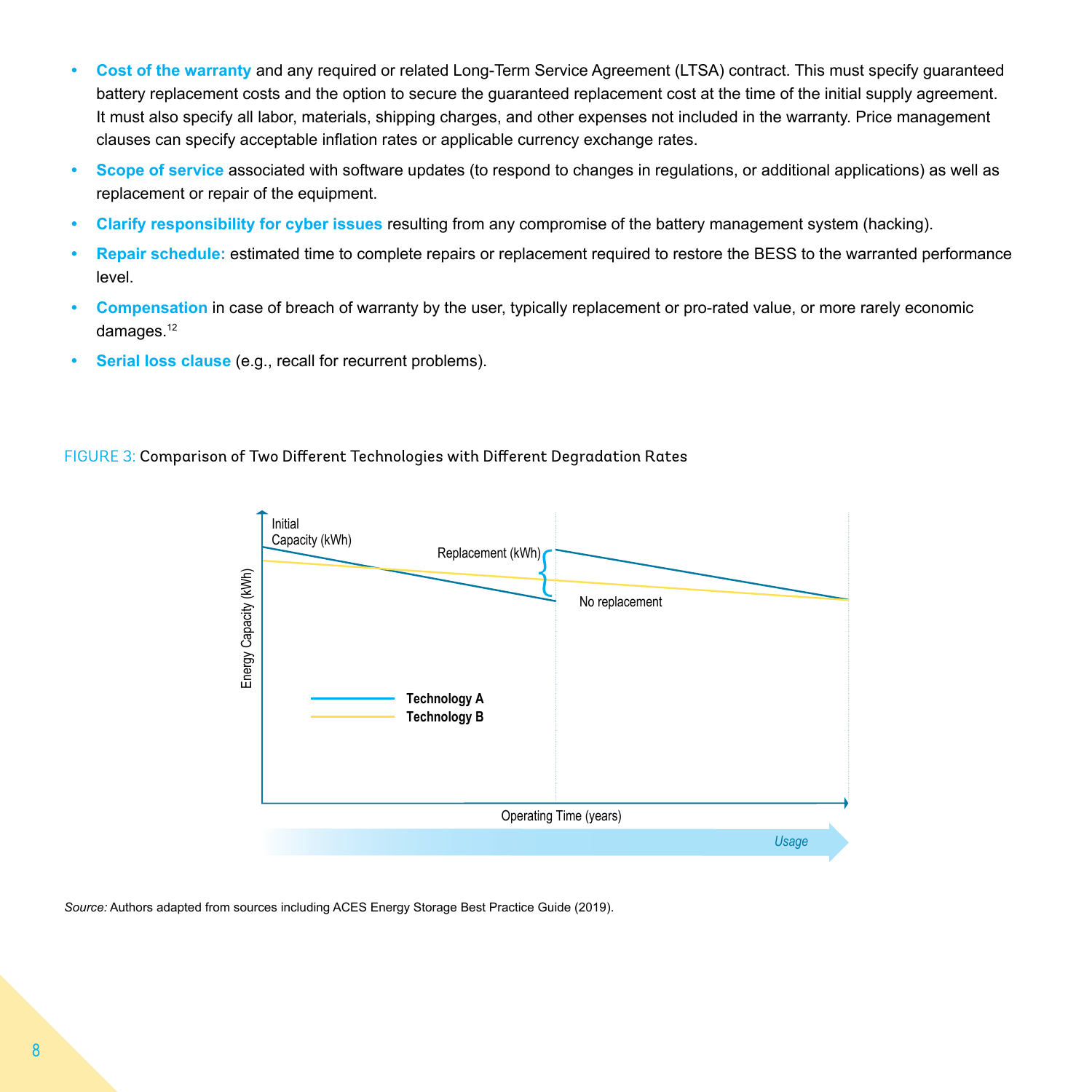If all warranties were required to support a common minimum performance level, this would greatly facilitate economic comparison of BESS based on different technologies, or similar technologies offered by different sellers and developers. However, performance information may be limited and the most the most reliable information may be the one from the predefined warranty levels, information tailored to new performance levels has the risk of being less reliable. Figure 3 shows two BESS with different degradation rates that have been illustratively chosen to provide the same minimum available energy after 20 years.

# GOOD PRACTICES FOR BESS WARRANTY DESIGN IN DEVELOPING COUNTRIES

Warranties can help **create a level playing field for new battery chemistries,** beyond Li-ion, that have valuable attributes for grid applications in developing countries. Good practices of warranty design based on lessons learned include:

- **1.** Order BESS performance insurance products from manufacturers of new technologies with a limited track record (such as the 10-year performance guarantee from ESS through Munich Re).
- **2.** Specify the application and other minimum requirements (such as duration) that need to be covered by the warranty to enable comparison of different battery technologies. Add top-up insurance on warranty liability in case the warranty provider defaults.

Warranties for grid-connected BESS need to be **tailored to applications in developing countries,** offering flexibility of operation suited to projected duty cycles (i.e. number of cycles, charge rates, depth of discharge). Warranties should also verify that the environmental limits are realistic under local conditions of temperature and humidity, including:

- **3.** Clearly specify the temperature limitations,<sup>13</sup> and how the temperature is measured, as BESS may need to operate under high ambient temperature or humidity in developing countries.
- **4.** Allow for a flexible operation of the battery, including fair penalties when operated outside the predefined application(s), for example, modifying the length of coverage or degradation rate rather than voiding the warranty. Develop a cost structure that reflects the flexible operation of the BESS including the penalties for deviation from boundaries defined in the contract.

**Terms and conditions** of BESS warranties should be clear and easy to implement. They should clearly define the environmental and operational limits that can void the warranty, to prevent voiding the warranty through unintended misuse.

- **5.** Clearly specify installation, maintenance, remote monitoring and other requirements.
- **6.** Clearly specify degradation rate and curve applicable to relevant battery chemistry.
- **7.** Specify the claims process for defects and repairs (such as response time). Where possible, use a single point of contact warranty to streamline claim processes and address problems promptly.

The **correct operation and maintenance** of the BESS is crucial to ensure that the warranty remains valid:

- **8.** Support training to ensure qualified technicians are available for installation, maintenance and repairs as needed. Ensure only authorized personnel access the site.
- **9.** Ensure that the BESS complies with the data collection requirements so as to prove a warranty claim (if needed). Consider the project location—remote locations might have poor internet connectivity—when setting up data collection and transfer.
- **10.** Consider modest oversizing of the BESS to reduce visits necessitated by replacement operations in remote locations, even where degradation is incorporated into the business model.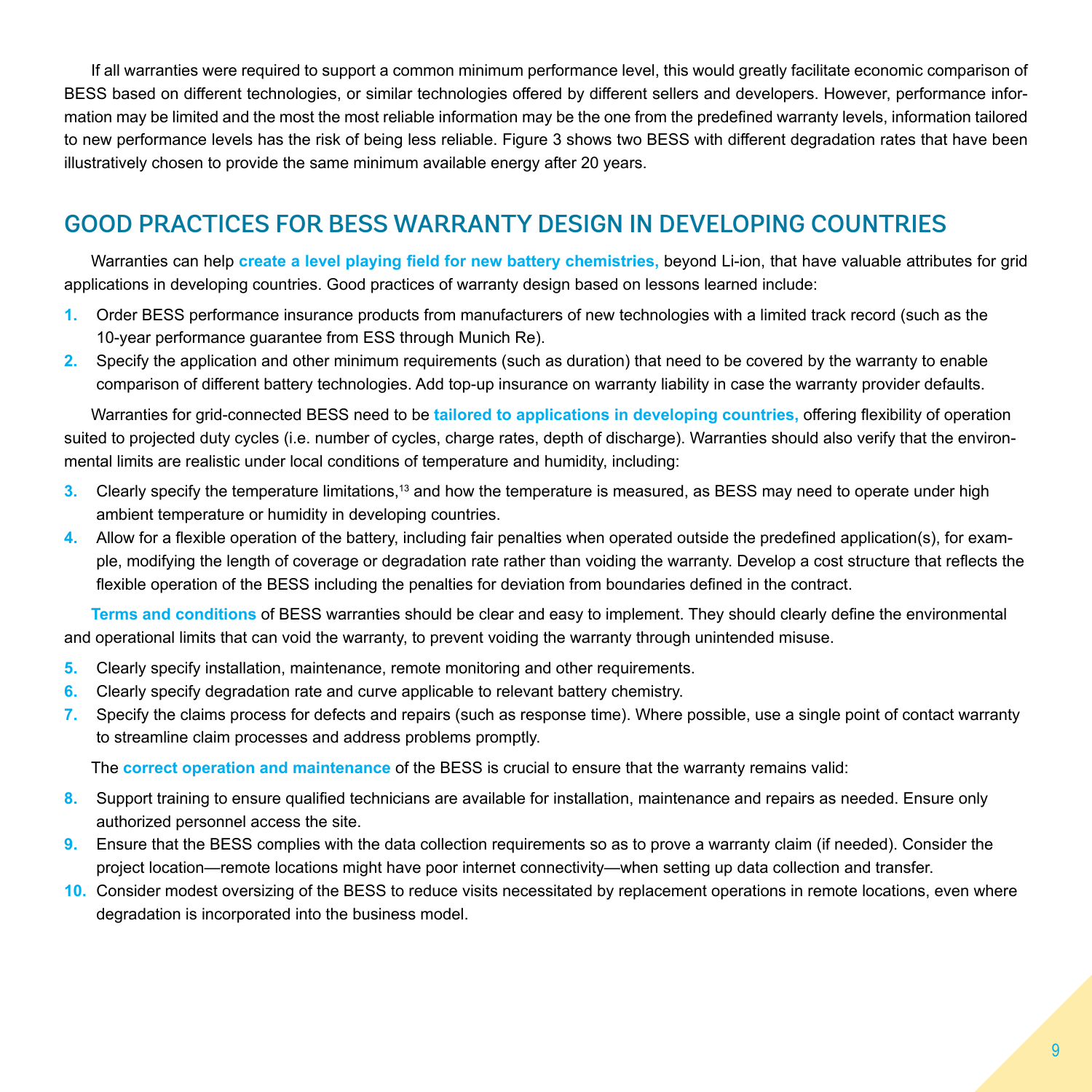# ENDNOTES

- 1 A warranty refers to a written contract that specifies the manufacturing, performance or other guarantees in writing. While the term "guarantee" is sometimes used in place of "warranty," its usage is best avoided here in view of its broader meaning, that includes verbal promises.
- 2 Referring to stationary energy storage systems.
- 3 Including any attributable to or consequent upon manufacturing, storage, transport, or installation.
- 4 Sometimes manufacturers require a long-term maintenance contract to be in place with certified partners so as to activate the warranty.
- 5 A Long-term Service Agreement (LTSA) covers normal wear and tear of the BESS, whereas the warranty covers larger defects implicated in performance issues. An LTSA is sometimes a pre-requisite for the warranty.
- 6 System owner is responsible for the data to demonstrate proper operation, an absence of negative external impacts, as well as proper commissioning
- 7 For example, for PV systems the inverter warranty is typically 5 years and the cost of extending the warranty is equivalent to a maintenance contract with annual fees including preventive replacements.
- 8 Even in this case, not all the components will be guaranteed over the life of the project.
- 9 Periodic upgrades needed to maintain DC equipment capacity.
- 10 Some applications may be combined without significantly increasing the cost, as they might offer synergies contributing to a more efficient use of the battery (e.g., peak shaving and fast frequency response).
- 11 https://www.epri.com/#/pages/sa/epri-energy-storage-integration-council-esic?lang=en-US
- 12 Compensation of economic damages can be especially useful for remote locations where the cost of mobilizing a team for repairs outweighs the benefit of the small improvements needed to attain target performance.
- 13 Thermal management involves consideration of an increase in internal resistance of the cells, leading to higher heat output (loss of efficiency) over the long term.

# ACRONYMS

| <b>BESS</b> | battery energy storage system |
|-------------|-------------------------------|
| kW          | kilowatt                      |
| <b>kWh</b>  | kilowatt hour                 |
| <b>LTSA</b> | long-term service agreement   |
| <b>MW</b>   | megawatt                      |
| <b>MWh</b>  | megawatt hour                 |
| <b>PV</b>   | solar photovoltaic            |
| <b>SOC</b>  | state of charge               |

*All currency is United States dollar (US\$ or USD), unless otherwise noted.*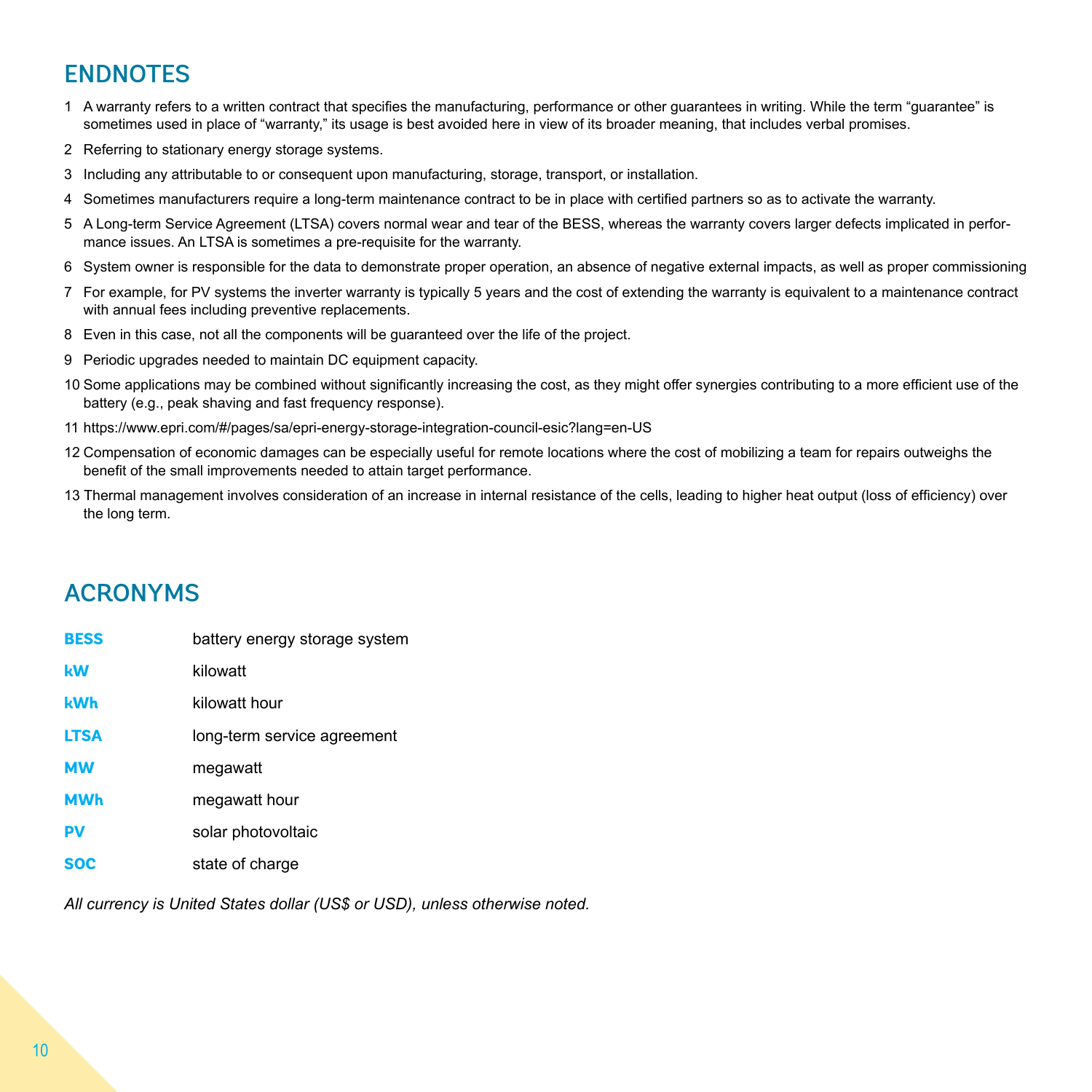# **REFERENCES**

Advancing Contracting in Energy Storage (ACES). 2019. *Energy Storage Best Practice Guide: Guidance for Project Developers, Investors, Energy Companies and Financial and Legal Professionals.* <https://www.mustangprairie.com/wp-content/uploads/2019/12/ACES-Best-Practice-Guide-Final.pdf>

de Sisternes, Fernando J., Heather Worley, Simon Mueller, and Thomas Jenkin. 2019. Scaling-up Sustainable Energy Storage in Developing Countries. *Journal of Sustainability Research* 2(1).

DNV-GL. 2019, December. Battery Performance Scorecard.

Energy Storage Integration Council (ESIC). 2017. *Energy Storage Request for Proposal Guide.* Palo Alto, CA: EPRI 3002011738.

Energy Storage Integration Council (ESIC). 2019. *Energy Storage Implementation Guide.* Palo Alto, CA: EPRI 3002013533.

Few S, Schmidt O, Gambhir A. 2019. Energy Access through Electricity Storage: Insights from Technology Providers and Market Enablers. *Energy for Sustainable Development,* 48: 1-10. doi: 10.1016/j.esd.2018.09.008

IFC. 2015. *Utility-Scale Solar Photovoltaic Power Plants: A Project Developer's Guide.* [www.ifc.org/wps/wcm/connect/topics\\_ext\\_content/](file:///CURRENT%20JOBS/73536_Heather/WARRANTIES/Warranties_brochure___Edits/www.ifc.org/wps/wcm/connect/topics_ext_content/ifc_external_corporate_site/sustainability-at-ifc/publications/publications_utility-scale+solar+photovoltaic+power+plants) [ifc\\_external\\_corporate\\_site/sustainability-at-ifc/publications/publications\\_utility-scale+solar+photovoltaic+power+plants](file:///CURRENT%20JOBS/73536_Heather/WARRANTIES/Warranties_brochure___Edits/www.ifc.org/wps/wcm/connect/topics_ext_content/ifc_external_corporate_site/sustainability-at-ifc/publications/publications_utility-scale+solar+photovoltaic+power+plants)

Lazard. 2019. *Lazard's Levelized Cost of Storage Analysis—Version 5.0.* [https://www.lazard.com/media/451087/lazards-levelized-cost-of-storage-ver](https://www.lazard.com/media/451087/lazards-levelized-cost-of-storage-version-50-vf.pdf)[sion-50-vf.pdf](https://www.lazard.com/media/451087/lazards-levelized-cost-of-storage-version-50-vf.pdf)

Munich RE. 2019a. Pushing the limits of sustainability: Insurance solutions for electrical energy storage systems. [https://www.munichre.com/en/solu](https://www.munichre.com/en/solutions/for-industry-clients/insurance-covers-for-electrical-energy-storage-systems.html)[tions/for-industry-clients/insurance-covers-for-electrical-energy-storage-systems.html](https://www.munichre.com/en/solutions/for-industry-clients/insurance-covers-for-electrical-energy-storage-systems.html)

—. 2019b, March. Battery performance now insurable—Innovative Munich Re coverage paves the way for renewable energy. [https://www.munichre.](https://www.munichre.com/en/media-relations/publications/press-releases/2019/2019-03-07-press-release/index.html) [com/en/media-relations/publications/press-releases/2019/2019-03-07-press-release/index.html](https://www.munichre.com/en/media-relations/publications/press-releases/2019/2019-03-07-press-release/index.html)

NEC Energy Solutions. 2019a. *NEC Introduces Unique, Adaptive Energy Warranty to Optimize Value for Energy Storage Customers: Company's technology uses actual usage data to adapt warranties based on system use profiles.* [https://www.nec.com/en/press/201906/global\\_20190613\\_01.html](https://www.nec.com/en/press/201906/global_20190613_01.html)

———. 2019b. NEC Energy Solutions: AES 2019. Presentation by Michael Bagot. [https://australianenergystorage.com.au/wordpress/wp-content/](https://australianenergystorage.com.au/wordpress/wp-content/uploads/2019/06/Michael-Bagot-presentation.pdf) [uploads/2019/06/Michael-Bagot-presentation.pdf](https://australianenergystorage.com.au/wordpress/wp-content/uploads/2019/06/Michael-Bagot-presentation.pdf)

Robson, Paul, and David Bonomi. 2018. *Growing the Battery Storage Market 2018: Exploring Four Key Issues.* [http://energystorageforum.com/files/](http://energystorageforum.com/files/ESWF_Whitepaper_-_Growing_the_battery_storage_market.pdf) ESWF\_Whitepaper - Growing the battery storage\_market.pdfs